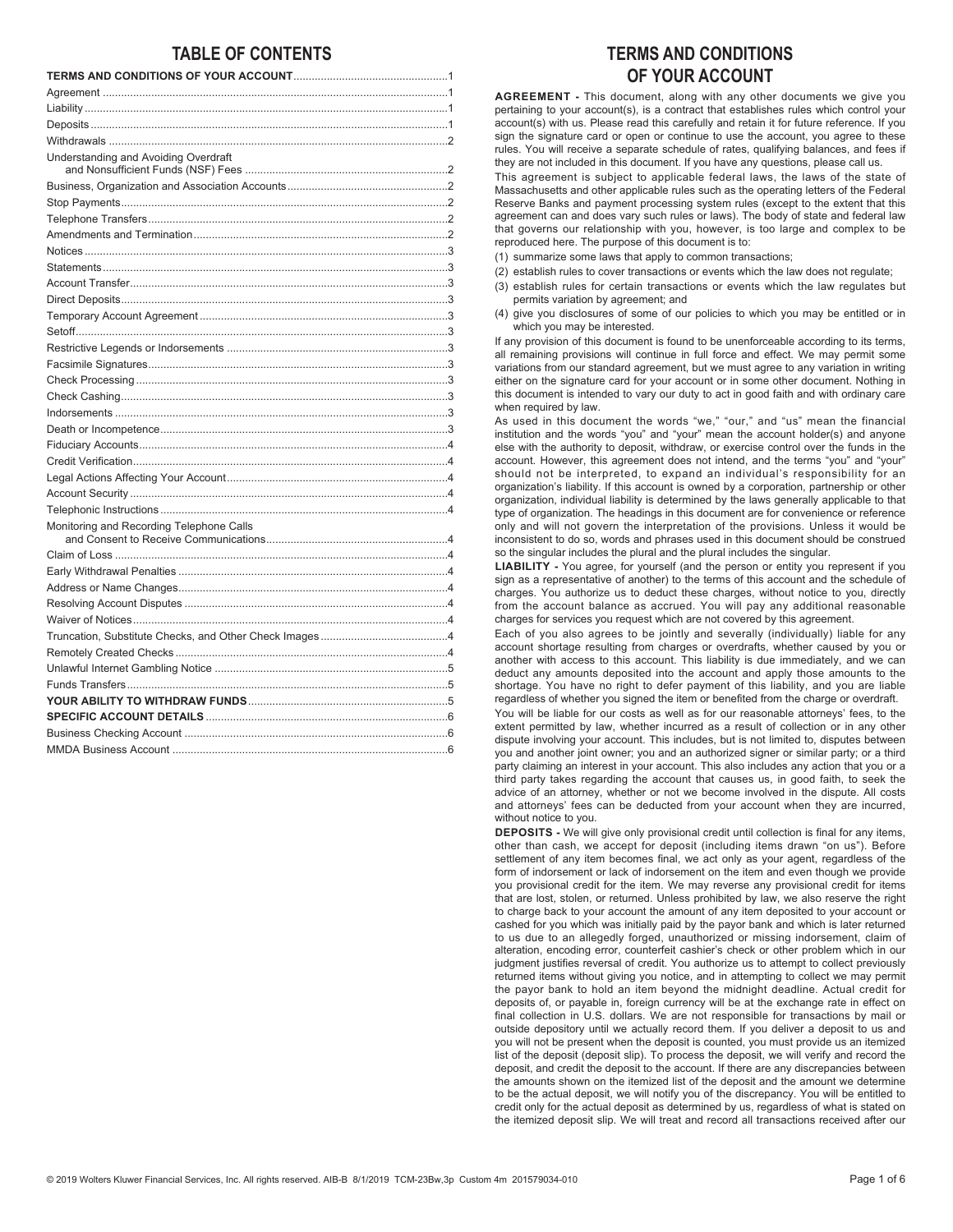"daily cutoff time" on a business day we are open, or received on a day we are not open for business, as if initiated on the next business day that we are open. At our option, we may take an item for collection rather than for deposit. If we accept a thirdparty check or draft for deposit, we may require any third-party indorsers to verify or guarantee their indorsements, or indorse in our presence.

### **WITHDRAWALS -**

**Generally -** Unless clearly indicated otherwise on the account records, any of you, acting alone, who signs to open the account or has authority to make withdrawals may withdraw or transfer all or any part of the account balance at any time. Each of you (until we receive written notice to the contrary) authorizes each other person who signs or has authority to make withdrawals to indorse any item payable to you or your order for deposit to this account or any other transaction with us.

**Postdated checks -** A postdated check is one which bears a date later than the date on which the check is written. We may properly pay and charge your account for a postdated check even though payment was made before the date of the check, unless we have received written notice of the postdating in time to have a reasonable opportunity to act. Because we process checks mechanically, your notice will not be effective and we will not be liable for failing to honor your notice unless it precisely identifies the number, date, amount and payee of the item.

**Checks and withdrawal rules -** If you do not purchase your check blanks from us, you must be certain that we approve the check blanks you purchase. We may refuse any withdrawal or transfer request which you attempt on forms not approved by us or by any method we do not specifically permit. We may refuse any withdrawal or transfer request which is greater in number than the frequency permitted, or which is for an amount greater or less than any withdrawal limitations. We will use the date the transaction is completed by us (as opposed to the date you initiate it) to apply the frequency limitations. In addition, we may place limitations on the account until your identity is verified.

Even if we honor a nonconforming request, we are not required to do so later. If you violate the stated transaction limitations (if any), in our discretion we may close your account or reclassify it as a transaction account. If we reclassify your account, your account will be subject to the fees and earnings rules of the new account classification.

If we are presented with an item drawn against your account that would be a "substitute check," as defined by law, but for an error or defect in the item introduced in the substitute check creation process, you agree that we may pay such item.

**Cash withdrawals -** We recommend you take care when making large cash withdrawals because carrying large amounts of cash may pose a danger to your personal safety. As an alternative to making a large cash withdrawal, you may want to consider a cashier's check or similar instrument. You assume full responsibility of any loss in the event the cash you withdraw is lost, stolen, or destroyed. You agree to hold us harmless from any loss you incur as a result of your decision to withdraw funds in the form of cash.

**Multiple signatures, electronic check conversion, and similar transactions -** An electronic check conversion transaction is a transaction where a check or similar item is converted into an electronic fund transfer as defined in the Electronic Fund Transfers regulation. In these types of transactions the check or similar item is either removed from circulation (truncated) or given back to you. As a result, we have no opportunity to review the signatures or otherwise examine the original check or item. You agree that, as to these or any items as to which we have no opportunity to examine the signatures, you waive any requirement of multiple signatures.

**Notice of withdrawal -** We reserve the right to require not less than 7 days' notice in writing before each withdrawal from an interest-bearing account other than a time deposit or demand deposit, or from any other savings account as defined by Regulation D. (The law requires us to reserve this right, but it is not our general policy to use it.) Withdrawals from a time account prior to maturity or prior to any notice period may be restricted and may be subject to penalty. See your notice of penalty for early withdrawal.

#### **UNDERSTANDING AND AVOIDING OVERDRAFT AND NONSUFFICIENT FUNDS (NSF) FEES -**

**Generally -** The information in this section is being provided to help you understand what happens if your account is overdrawn. Understanding the concepts of overdrafts and nonsufficient funds (NSF) is important and can help you avoid being assessed fees or charges. This section also provides contractual terms relating to overdrafts and NSF transactions.

An overdrawn account will typically result in you being charged an overdraft fee or an NSF fee. Generally, an overdraft occurs when there is not enough money in your account to pay for a transaction, but we pay (or cover) the transaction anyway. An NSF transaction is slightly different. In an NSF transaction, we do not cover the transaction. Instead, the transaction is rejected and the item or requested payment is returned. In either situation, we can charge you a fee.

**Overdrafts -** You understand that we may, at our discretion, honor withdrawal requests that overdraw your account. However, the fact that we may honor withdrawal requests that overdraw the account balance does not obligate us to do so later. So you can NOT rely on us to pay overdrafts on your account regardless of how frequently or under what circumstances we have paid overdrafts on your account in the past. We can change our practice of paying, or not paying, discretionary overdrafts on your account without notice to you. You can ask us if we have other account services that might be available to you where we commit to paying overdrafts under certain circumstances, such as an overdraft protection lineof-credit or a plan to sweep funds from another account you have with us. You agree that we may charge fees for overdrafts. We may use subsequent deposits, including

direct deposits of social security or other government benefits, to cover such overdrafts and overdraft fees.

**Nonsufficient funds (NSF) fees -** If an item drafted by you (such as a check) or a transaction you set up (such as a preauthorized transfer) is presented for payment in an amount that is more than the amount of money in your account, and we decide not to pay the item or transaction, you agree that we can charge you an NSF fee for returning the payment. Be aware that such an item or payment may be presented multiple times and that we do not monitor or control the number of times a transaction is presented for payment. You agree that we may charge you an NSF fee each time a payment is presented if the amount of money in your account is not sufficient to cover the payment, regardless of the number of times the payment is presented.

**Balance information -** Keeping track of your balance is important. You can review your balance in a number of ways including reviewing your periodic statement, reviewing your balance online, accessing your account information by phone, or coming into one of our branches.

**Funds availability -** Knowing when funds you deposit into your checking account will be made available for withdrawal is another important concept that can help you avoid being assessed fees or charges. Please see our funds availability disclosure for information on when different types of deposits will be made available for withdrawal. For those accounts to which our funds availability policy disclosure does not apply, you can ask us when you make a deposit when those funds will be available for withdrawal. An item may be returned after the funds from the deposit of that item are made available for withdrawal. In that case, we will reverse the credit of the item. We may determine the amount of available funds in your account for the purpose of deciding whether to return an item for insufficient funds at any time between the times we receive the item and when we return the item or send a notice in lieu of return. We need only make one determination, but if we choose to make a subsequent determination, the account balance at the subsequent time will determine whether there are insufficient available funds.

**BUSINESS, ORGANIZATION AND ASSOCIATION ACCOUNTS -** Earnings in the form of interest, dividends, or credits will be paid only on collected funds, unless otherwise provided by law or our policy. You represent that you have the authority to open and conduct business on this account on behalf of the entity. We may require the governing body of the entity opening the account to give us a separate authorization telling us who is authorized to act on its behalf. We will honor the authorization until we actually receive written notice of a change from the governing body of the entity.

**STOP PAYMENTS -** Unless otherwise provided, the rules in this section cover stopping payment of items such as checks and drafts. Rules for stopping payment of other types of transfers of funds, such as consumer electronic fund transfers, may be established by law or our policy. If we have not disclosed these rules to you elsewhere, you may ask us about those rules.

We may accept an order to stop payment on any item from any one of you. You must make any stop-payment order in the manner required by law and we must receive it in time to give us a reasonable opportunity to act on it before our stop-payment cutoff time. Because stop-payment orders are handled by computers, to be effective, your stop-payment order must precisely identify the number, date, and amount of the item, and the payee. You may stop payment on any item drawn on your account whether you sign the item or not. Generally, if your stop-payment order is given to us in writing it is effective for six months. Your order will lapse after that time if you do not renew the order in writing before the end of the six-month period. If the original stoppayment order was oral your stop-payment order will lapse after 14 calendar days if you do not confirm your order in writing within that time period. We are not obligated to notify you when a stop-payment order expires.

If you stop payment on an item and we incur any damages or expenses because of the stop payment, you agree to indemnify us for those damages or expenses, including attorneys' fees. You assign to us all rights against the payee or any other holder of the item. You agree to cooperate with us in any legal actions that we may take against such persons. You should be aware that anyone holding the item may be entitled to enforce payment against you despite the stop-payment order.

Our stop-payment cutoff time is one hour after the opening of the next banking day after the banking day on which we receive the item. Additional limitations on our obligation to stop payment are provided by law (e.g., we paid the item in cash or we certified the item).

**TELEPHONE TRANSFERS -** A telephone transfer of funds from this account to another account with us, if otherwise arranged for or permitted, may be made by the same persons and under the same conditions generally applicable to withdrawals made in writing. Limitations on the number of telephonic transfers from a savings account are described elsewhere.

**AMENDMENTS AND TERMINATION -** We may change any term of this agreement. Rules governing changes in interest rates are provided separately in the Truth-in-Savings disclosure or in another document. For other changes, we will give you reasonable notice in writing or by any other method permitted by law. We may also close this account at any time upon reasonable notice to you and tender of the account balance personally or by mail. Items presented for payment after the account is closed may be dishonored. When you close your account, you are responsible for leaving enough money in the account to cover any outstanding items to be paid from the account. Reasonable notice depends on the circumstances, and in some cases such as when we cannot verify your identity or we suspect fraud, it might be reasonable for us to give you notice after the change or account closure becomes effective. For instance, if we suspect fraudulent activity with respect to your account, we might immediately freeze or close your account and then give you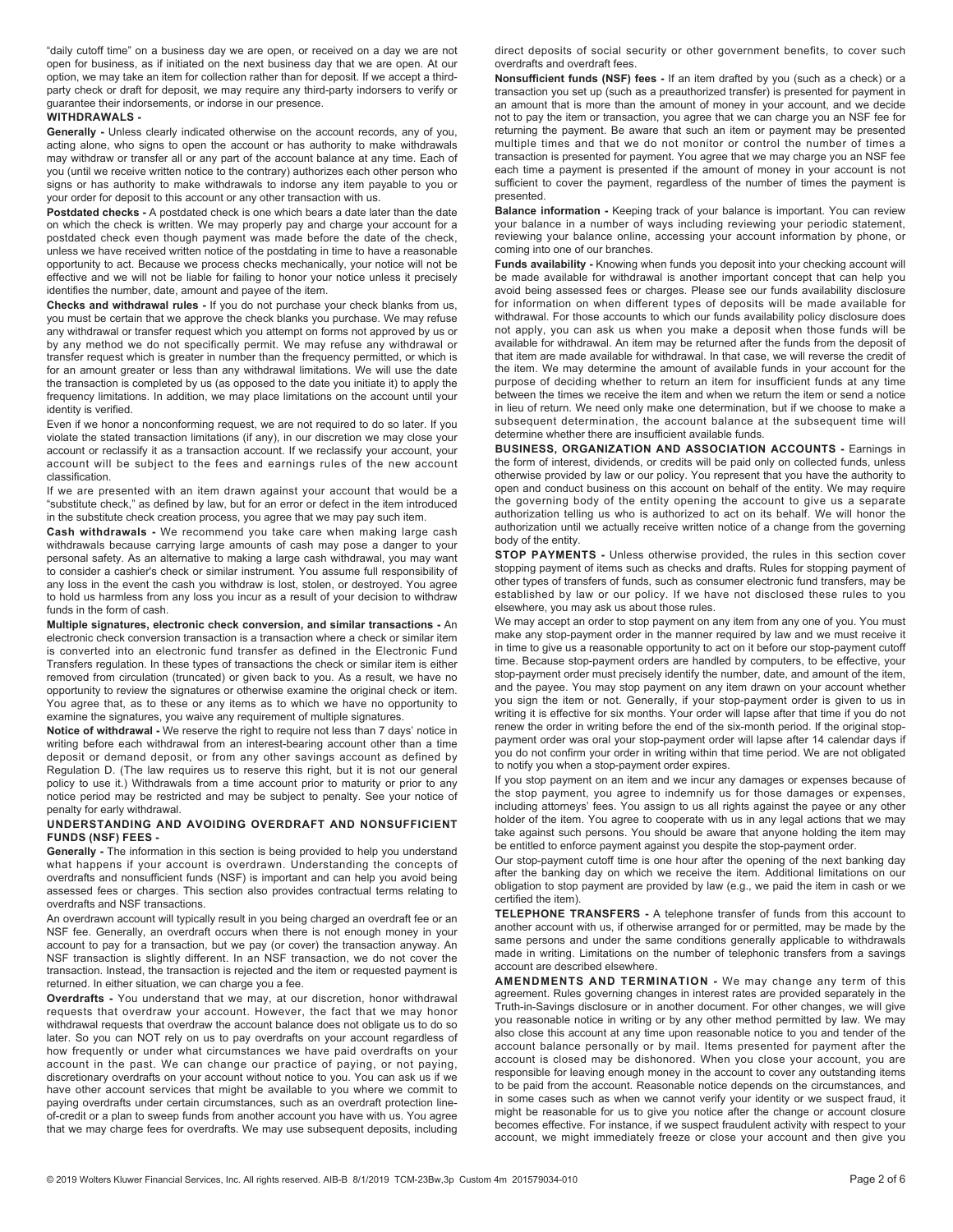notice. If we have notified you of a change in any term of your account and you continue to have your account after the effective date of the change, you have agreed to the new term(s).

**NOTICES -** Any written notice you give us is effective when we actually receive it, and it must be given to us according to the specific delivery instructions provided elsewhere, if any. We must receive it in time to have a reasonable opportunity to act on it. If the notice is regarding a check or other item, you must give us sufficient information to be able to identify the check or item, including the precise check or item number, amount, date and payee. Written notice we give you is effective when it is deposited in the United States Mail with proper postage and addressed to your mailing address we have on file. Notice to any of you is notice to all of you.

**STATEMENTS - Your duty to report unauthorized signatures, alterations and forgeries -** You must examine your statement of account with "reasonable promptness." If you discover (or reasonably should have discovered) any unauthorized signatures or alterations, you must promptly notify us of the relevant facts. As between you and us, if you fail to do either of these duties, you will have to either share the loss with us, or bear the loss entirely yourself (depending on whether we used ordinary care and, if not, whether we substantially contributed to the loss). The loss could be not only with respect to items on the statement but other items with unauthorized signatures or alterations by the same wrongdoer.

You agree that the time you have to examine your statement and report to us will depend on the circumstances, but will not, in any circumstance, exceed a total of 30 days from when the statement is first sent or made available to you.

You further agree that if you fail to report any unauthorized signatures, alterations or forgeries in your account within 60 days of when we first send or make the statement available, you cannot assert a claim against us on any items in that statement, and as between you and us the loss will be entirely yours. This 60-day limitation is without regard to whether we used ordinary care. The limitation in this paragraph is in addition to that contained in the first paragraph of this section.

Your duty to report other errors or problems - In addition to your duty to review your statements for unauthorized signatures, alterations and forgeries, you agree to examine your statement with reasonable promptness for any other error or problem such as an encoding error or an unexpected deposit amount. Also, if you receive or we make available either your items or images of your items, you must examine them for any unauthorized or missing indorsements or any other problems. You agree that the time you have to examine your statement and items and report to us will depend on the circumstances. However, this time period shall not exceed 60 days. Failure to examine your statement and items and report any errors to us within 60 days of when we first send or make the statement available precludes you from asserting a claim against us for any errors on items identified in that statement and as between you and us the loss will be entirely yours.

**Duty to notify if statement not received -** You agree to immediately notify us if you do not receive your statement by the date you normally expect to receive it. Not receiving your statement in a timely manner is a sign that there may be an issue with your account, such as possible fraud or identity theft.

**ACCOUNT TRANSFER -** This account may not be transferred or assigned without our prior written consent.

**DIRECT DEPOSITS -** If we are required for any reason to reimburse the federal government for all or any portion of a benefit payment that was directly deposited into your account, you authorize us to deduct the amount of our liability to the federal government from the account or from any other account you have with us, without prior notice and at any time, except as prohibited by law. We may also use any other legal remedy to recover the amount of our liability.

**TEMPORARY ACCOUNT AGREEMENT -** If the account documentation indicates that this is a temporary account agreement, each person who signs to open the account or has authority to make withdrawals (except as indicated to the contrary) may transact business on this account. However, we may at some time in the future restrict or prohibit further use of this account if you fail to comply with the requirements we have imposed within a reasonable time.

**SETOFF -** We may (without prior notice and when permitted by law) set off the funds in this account against any due and payable debt any of you owe us now or in the future. If this account is owned by one or more of you as individuals, we may set off any funds in the account against a due and payable debt a partnership owes us now or in the future, to the extent of your liability as a partner for the partnership debt. If your debt arises from a promissory note, then the amount of the due and payable debt will be the full amount we have demanded, as entitled under the terms of the note, and this amount may include any portion of the balance for which we have properly accelerated the due date.

This right of setoff does not apply to this account if prohibited by law. For example, the right of setoff does not apply to this account if: (a) it is an Individual Retirement Account or similar tax-deferred account, or (b) the debt is created by a consumer credit transaction under a credit card plan (but this does not affect our rights under any consensual security interest), or (c) the debtor's right of withdrawal only arises in a representative capacity. We will not be liable for the dishonor of any check when the dishonor occurs because we set off a debt against this account. You agree to hold us harmless from any claim arising as a result of our exercise of our right of setoff.

**RESTRICTIVE LEGENDS OR INDORSEMENTS -** The automated processing of the large volume of checks we receive prevents us from inspecting or looking for restrictive legends, restrictive indorsements or other special instructions on every check. For this reason, we are not required to honor any restrictive legend or indorsement or other special instruction placed on checks you write unless we have agreed in writing to the restriction or instruction. Unless we have agreed in writing,

we are not responsible for any losses, claims, damages, or expenses that result from your placement of these restrictions or instructions on your checks. Examples of restrictive legends placed on checks are "must be presented within 90 days" or "not valid for more than \$1,000.00." The payee's signature accompanied by the words "for deposit only" is an example of a restrictive indorsement.

**FACSIMILE SIGNATURES -** Unless you make advance arrangements with us, we have no obligation to honor facsimile signatures on your checks or other orders. If we do agree to honor items containing facsimile signatures, you authorize us, at any time, to charge you for all checks, drafts, or other orders, for the payment of money, that are drawn on us. You give us this authority regardless of by whom or by what means the facsimile signature(s) may have been affixed so long as they resemble the facsimile signature specimen filed with us, and contain the required number of signatures for this purpose. You must notify us at once if you suspect that your facsimile signature is being or has been misused.

**CHECK PROCESSING -** We process items mechanically by relying solely on the information encoded in magnetic ink along the bottom of the items. This means that we do not individually examine all of your items to determine if the item is properly completed, signed and indorsed or to determine if it contains any information other than what is encoded in magnetic ink. You agree that we have exercised ordinary care if our automated processing is consistent with general banking practice, even though we do not inspect each item. Because we do not inspect each item, if you write a check to multiple payees, we can properly pay the check regardless of the number of indorsements unless you notify us in writing that the check requires multiple indorsements. We must receive the notice in time for us to have a reasonable opportunity to act on it, and you must tell us the precise date of the check, amount, check number and payee. We are not responsible for any unauthorized signature or alteration that would not be identified by a reasonable inspection of the item. Using an automated process helps us keep costs down for you and all account holders.

**CHECK CASHING -** We may charge a fee for anyone that does not have an account with us who is cashing a check, draft or other instrument written on your account. We may also require reasonable identification to cash such a check, draft or other instrument. We can decide what identification is reasonable under the circumstances and such identification may be documentary or physical and may include collecting a thumbprint or fingerprint.

**INDORSEMENTS -** We may accept for deposit any item payable to you or your order, even if they are not indorsed by you. We may give cash back to any one of you. We may supply any missing indorsement(s) for any item we accept for deposit or collection, and you warrant that all indorsements are genuine.

To ensure that your check or share draft is processed without delay, you must indorse it (sign it on the back) in a specific area. Your entire indorsement (whether a signature or a stamp) along with any other indorsement information (e.g. additional indorsements, ID information, driver's license number, etc.) must fall within 11/<sub>2</sub>" of the "trailing edge" of a check. Indorsements must be made in blue or black ink, so that they are readable by automated check processing equipment.

As you look at the front of a check, the "trailing edge" is the left edge. When you flip the check over, be sure to keep all indorsement information within  $1^{1/2}$ " of that edge.



It is important that you confine the indorsement information to this area since the remaining blank space will be used by others in the processing of the check to place additional needed indorsements and information. You agree that you will indemnify, defend, and hold us harmless for any loss, liability, damage or expense that occurs because your indorsement, another indorsement or information you have printed on the back of the check obscures our indorsement.

These indorsement guidelines apply to both personal and business checks.

**DEATH OR INCOMPETENCE -** You agree to notify us promptly if any person with a right to withdraw funds from your account(s) dies or is adjudicated (determined by the appropriate official) incompetent. We may continue to honor your checks, items, and instructions until: (a) we know of your death or adjudication of incompetence, and (b) we have had a reasonable opportunity to act on that knowledge. You agree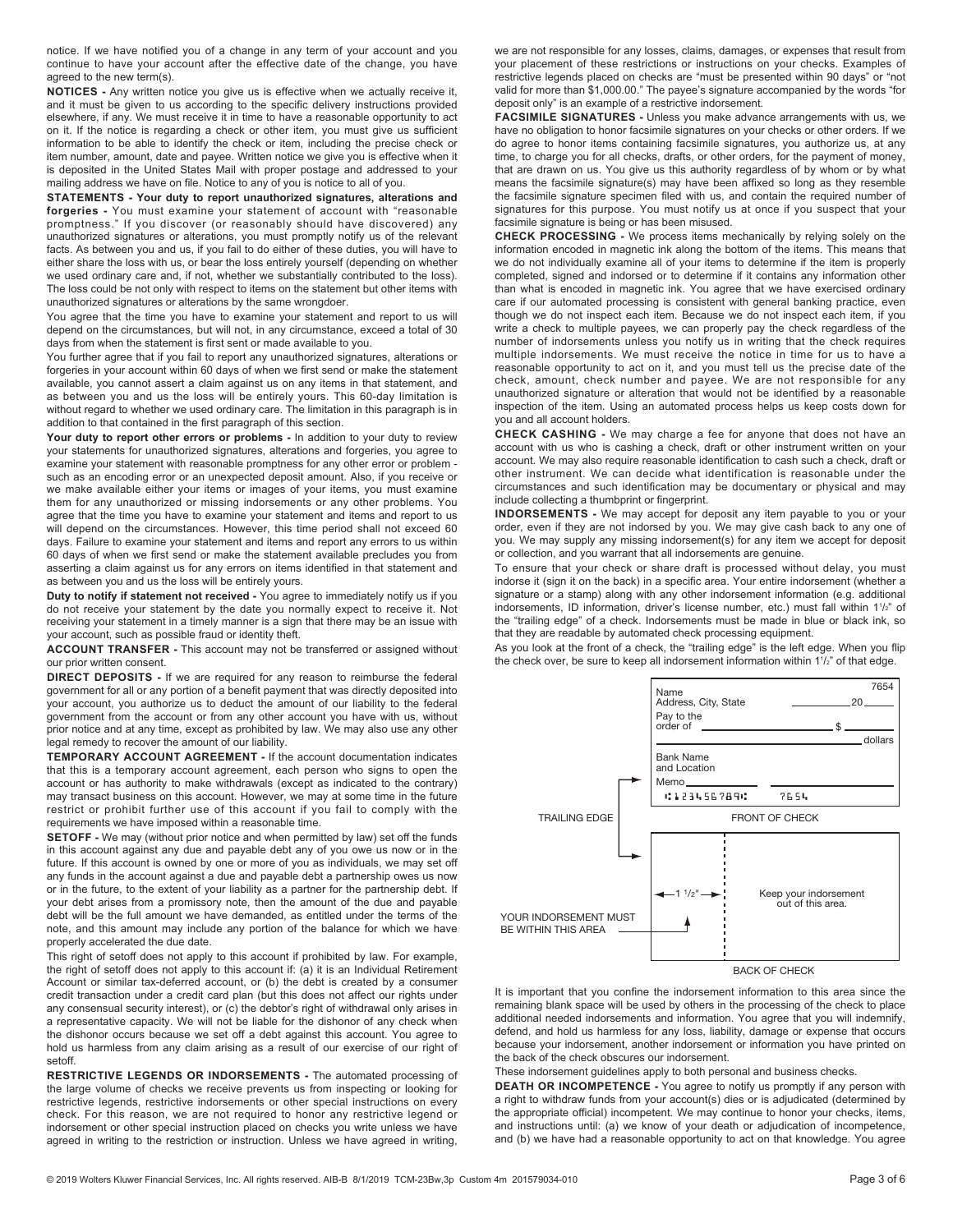that we may pay or certify checks drawn on or before the date of death or adjudication of incompetence for up to ten (10) days after your death or adjudication of incompetence unless ordered to stop payment by someone claiming an interest in the account.

**FIDUCIARY ACCOUNTS -** Accounts may be opened by a person acting in a fiduciary capacity. A fiduciary is someone who is appointed to act on behalf of and for the benefit of another. We are not responsible for the actions of a fiduciary, including the misuse of funds. This account may be opened and maintained by a person or persons named as a trustee under a written trust agreement, or as executors, administrators, or conservators under court orders. You understand that by merely opening such an account, we are not acting in the capacity of a trustee in connection with the trust nor do we undertake any obligation to monitor or enforce the terms of the trust or letters.

**CREDIT VERIFICATION -** You agree that we may verify credit and employment history by any necessary means, including preparation of a credit report by a credit reporting agency.

**LEGAL ACTIONS AFFECTING YOUR ACCOUNT -** If we are served with a subpoena, restraining order, writ of attachment or execution, levy, garnishment, search warrant, or similar order relating to your account (termed "legal action" in this section), we will comply with that legal action. Or, in our discretion, we may freeze the assets in the account and not allow any payments out of the account until a final court determination regarding the legal action. We may do these things even if the legal action involves less than all of you. In these cases, we will not have any liability to you if there are insufficient funds to pay your items because we have withdrawn funds from your account or in any way restricted access to your funds in accordance with the legal action. Any fees or expenses we incur in responding to any legal action (including, without limitation, attorneys' fees and our internal expenses) may be charged against your account. The list of fees applicable to your account(s) provided elsewhere may specify additional fees that we may charge for certain legal actions. **ACCOUNT SECURITY -** 

**Duty to protect account information and methods of access -** It is your responsibility to protect the account numbers and electronic access devices (e.g., an ATM card) we provide you for your account(s). Do not discuss, compare, or share information about your account number(s) with anyone unless you are willing to give them full use of your money. An account number can be used by thieves to issue an electronic debit or to encode your number on a false demand draft which looks like and functions like an authorized check. If you furnish your access device and grant actual authority to make transfers to another person (a family member or coworker, for example) who then exceeds that authority, you are liable for the transfers unless we have been notified that transfers by that person are no longer authorized.

Your account number can also be used to electronically remove money from your account, and payment can be made from your account even though you did not contact us directly and order the payment.

You must also take precaution in safeguarding your blank checks. Notify us at once if you believe your checks have been lost or stolen. As between you and us, if you are negligent in safeguarding your checks, you must bear the loss entirely yourself or share the loss with us (we may have to share some of the loss if we failed to use ordinary care and if we substantially contributed to the loss).

Positive pay and other fraud prevention services - Except for consumer electronic fund transfers subject to Regulation E, you agree that if we offer you services appropriate for your account to help identify and limit fraud or other unauthorized transactions against your account, and you reject those services, you will be responsible for any fraudulent or unauthorized transactions which could have been prevented by the services we offered. You will not be responsible for such transactions if we acted in bad faith or to the extent our negligence contributed to the loss. Such services include positive pay or commercially reasonable security procedures. If we offered you a commercially reasonable security procedure which you reject, you agree that you are responsible for any payment order, whether authorized or not, that we accept in compliance with an alternative security procedure that you have selected. The positive pay service can help detect and prevent check fraud and is appropriate for account holders that issue: a high volume of checks, a lot of checks to the general public, or checks for large dollar amounts.

**TELEPHONIC INSTRUCTIONS -** Unless required by law or we have agreed otherwise in writing, we are not required to act upon instructions you give us via facsimile transmission or leave by voice mail or on a telephone answering machine.

**MONITORING AND RECORDING TELEPHONE CALLS AND CONSENT TO RECEIVE COMMUNICATIONS -** Subject to federal and state law, we may monitor or record phone calls for security reasons, to maintain a record and to ensure that you receive courteous and efficient service. You consent in advance to any such recording.

To provide you with the best possible service in our ongoing business relationship for your account we may need to contact you about your account from time to time by telephone, text messaging or email. However, we first obtain your consent to contact you about your account in compliance with applicable consumer protection provisions in the federal Telephone Consumer Protection Act of 1991 (TCPA), CAN-SPAM Act and their related federal regulations and orders issued by the Federal Communications Commission (FCC).

- Your consent is limited to your account, and as authorized by applicable law and regulations.
- Your consent is voluntary and not conditioned on the purchase of any product or service from us.

With the above understandings, you authorize us to contact you regarding your account throughout its existence using any telephone numbers or email addresses

that you have previously provided to us by virtue of an existing business relationship or that you may subsequently provide to us.

This consent is regardless of whether the number we use to contact you is assigned to a landline, a paging service, a cellular wireless service, a specialized mobile radio service, other radio common carrier service or any other service for which you may be charged for the call. You further authorize us to contact you through the use of voice, voice mail and text messaging, including the use of pre-recorded or artificial voice messages and an automated dialing device.

If necessary, you may change or remove any of the telephone numbers or email addresses at any time using any reasonable means to notify us.

**CLAIM OF LOSS -** If you claim a credit or refund because of a forgery, alteration, or any other unauthorized withdrawal, you agree to cooperate with us in the investigation of the loss, including giving us an affidavit containing whatever reasonable information we require concerning your account, the transaction, and the circumstances surrounding the loss. You will notify law enforcement authorities of any criminal act related to the claim of lost, missing, or stolen checks or unauthorized withdrawals. We will have a reasonable period of time to investigate the facts and circumstances surrounding any claim of loss. Unless we have acted in bad faith, we will not be liable for special or consequential damages, including loss of profits or opportunity, or for attorneys' fees incurred by you.

You agree that you will not waive any rights you have to recover your loss against anyone who is obligated to repay, insure, or otherwise reimburse you for your loss. You will pursue your rights or, at our option, assign them to us so that we may pursue them. Our liability will be reduced by the amount you recover or are entitled to recover from these other sources.

**EARLY WITHDRAWAL PENALTIES (and involuntary withdrawals) -** We may impose early withdrawal penalties on a withdrawal from a time account even if you don't initiate the withdrawal. For instance, the early withdrawal penalty may be imposed if the withdrawal is caused by our setoff against funds in the account or as a result of an attachment or other legal process. We may close your account and impose the early withdrawal penalty on the entire account balance in the event of a partial early withdrawal. See your notice of penalty for early withdrawals for additional information.

**ADDRESS OR NAME CHANGES -** You are responsible for notifying us of any change in your address or your name. Unless we agree otherwise, change of address or name must be made in writing by at least one of the account holders. Informing us of your address or name change on a check reorder form is not sufficient. We will attempt to communicate with you only by use of the most recent address you have provided to us. If provided elsewhere, we may impose a service fee if we attempt to locate you.

**RESOLVING ACCOUNT DISPUTES -** We may place an administrative hold on the funds in your account (refuse payment or withdrawal of the funds) if it becomes subject to a claim adverse to (1) your own interest; (2) others claiming an interest as survivors or beneficiaries of your account; or (3) a claim arising by operation of law. The hold may be placed for such period of time as we believe reasonably necessary to allow a legal proceeding to determine the merits of the claim or until we receive evidence satisfactory to us that the dispute has been resolved. We will not be liable for any items that are dishonored as a consequence of placing a hold on funds in your account for these reasons.

**WAIVER OF NOTICES -** To the extent permitted by law, you waive any notice of non-payment, dishonor or protest regarding any items credited to or charged against your account. For example, if you deposit an item and it is returned unpaid or we receive a notice of nonpayment, we do not have to notify you unless required by federal Regulation CC or other law.

**TRUNCATION, SUBSTITUTE CHECKS, AND OTHER CHECK IMAGES -** If you truncate an original check and create a substitute check, or other paper or electronic image of the original check, you warrant that no one will be asked to make payment on the original check, a substitute check or any other electronic or paper image, if the payment obligation relating to the original check has already been paid. You also warrant that any substitute check you create conforms to the legal requirements and generally accepted specifications for substitute checks. You agree to retain the original check in conformance with our internal policy for retaining original checks. You agree to indemnify us for any loss we may incur as a result of any truncated check transaction you initiate. We can refuse to accept substitute checks that have not previously been warranted by a bank or other financial institution in conformance with the Check 21 Act. Unless specifically stated in a separate agreement between you and us, we do not have to accept any other electronic or paper image of an original check.

**REMOTELY CREATED CHECKS -** Like any standard check or draft, a remotely created check (sometimes called a telecheck, preauthorized draft or demand draft) is a check or draft that can be used to withdraw money from an account. Unlike a typical check or draft, however, a remotely created check is not issued by the paying bank and does not contain the signature of the account owner (or a signature purported to be the signature of the account owner). In place of a signature, the check usually has a statement that the owner authorized the check or has the owner's name typed or printed on the signature line.

You warrant and agree to the following for every remotely created check we receive from you for deposit or collection: (1) you have received express and verifiable authorization to create the check in the amount and to the payee that appears on the check; (2) you will maintain proof of the authorization for at least 2 years from the date of the authorization, and supply us the proof if we ask; and (3) if a check is returned you owe us the amount of the check, regardless of when the check is returned. We may take funds from your account to pay the amount you owe us, and if there are insufficient funds in your account, you still owe us the remaining balance.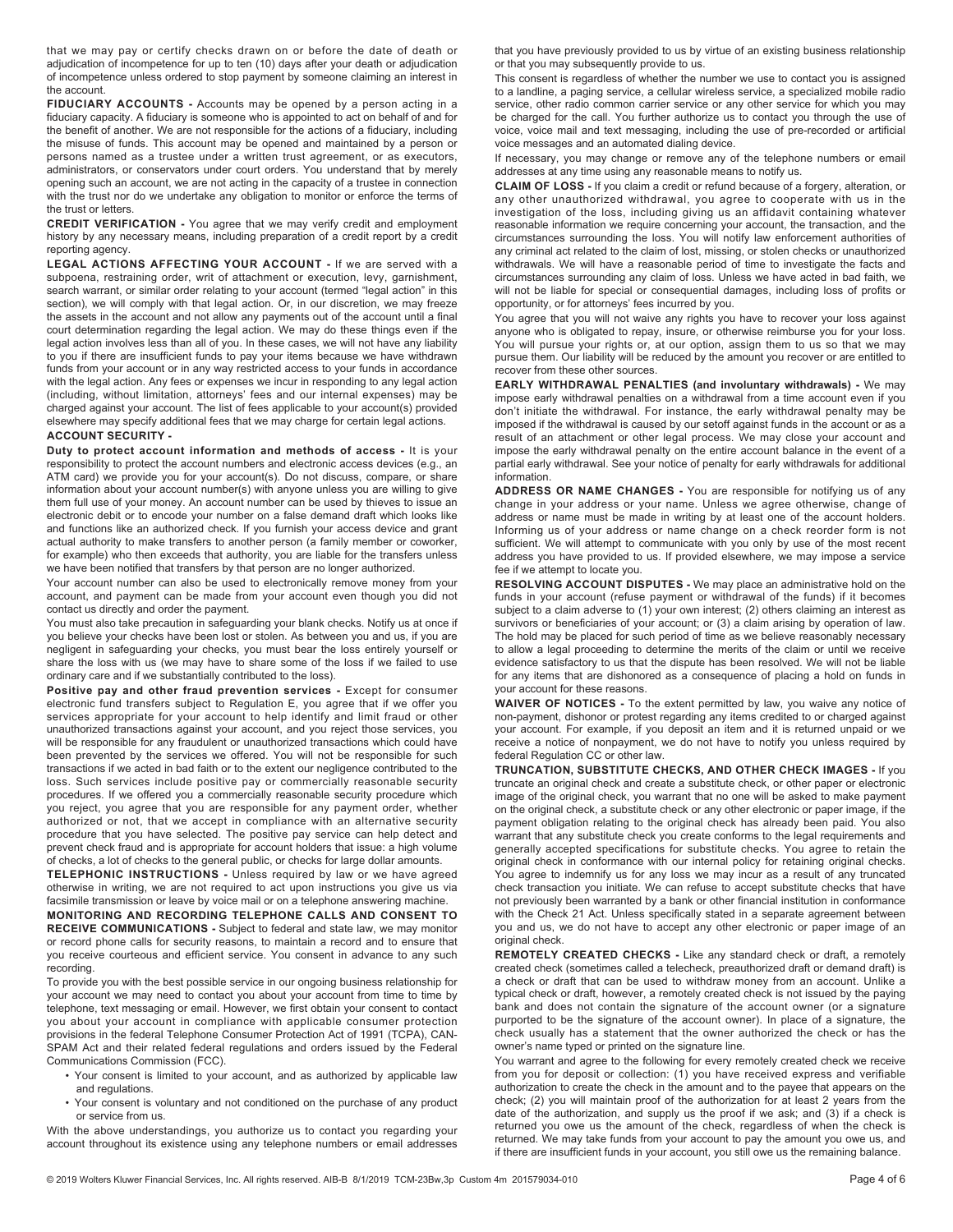**UNLAWFUL INTERNET GAMBLING NOTICE -** Restricted transactions as defined in Federal Reserve Regulation GG are prohibited from being processed through this account or relationship. Restricted transactions generally include, but are not limited to, those in which credit, electronic fund transfers, checks, or drafts are knowingly accepted by gambling businesses in connection with the participation by others in unlawful Internet gambling.

**FUNDS TRANSFERS -** The terms used in this section have the meaning given to them in Article 4A of the Uniform Commercial Code - Funds Transfers (UCC 4A). This section will generally not apply to you if you are a consumer. However, even if you are a consumer, this section will apply to that part of any funds transfer that is conducted by Fedwire. This section is subject to UCC 4A as adopted in the state in which you have your deposit with us. This agreement is also subject to all clearing house association rules, rules of the Board of Governors of the Federal Reserve System and their operating circulars. If any part of this agreement is determined to be unenforceable, the rest of the agreement remains effective. This agreement controls funds transfers unless supplemented or amended in a separate written agreement signed by us. This agreement does not apply to a funds transfer if any part of the transfer is governed by the Electronic Fund Transfer Act of 1978 (EFTA), except this agreement does apply to a funds transfer that is a remittance transfer as defined in EFTA unless the remittance transfer is an electronic fund transfer as defined in EFTA.

**Funds transfer -** A funds transfer is the transaction or series of transactions that begin with the originator's payment order, made for the purpose of making payment to the beneficiary of the order. A funds transfer is completed by the acceptance by the beneficiary's bank of a payment order for the benefit of the beneficiary of the originator's order. You may give us a payment order orally, electronically, or in writing, but your order cannot state any condition to payment to the beneficiary other than the time of payment. Credit entries may be made by ACH.

**Authorized account -** An authorized account is a deposit account you have with us that you have designated as a source of payment of payment orders you issue to us. If you have not designated an authorized account, any account you have with us is an authorized account to the extent that payment of the payment order is not inconsistent with the use of the account.

**Acceptance of your payment order -** We are not obligated to accept any payment order that you give us, although we normally will accept your payment order if you have a withdrawable credit in an authorized account sufficient to cover the order. If we do not execute your payment order, but give you notice of our rejection of your payment order after the execution date or give you no notice, we are not liable to pay you as restitution any interest on a withdrawable credit in a non-interest-bearing account.

**Cutoff time -** If we do not receive your payment order or communication canceling or amending a payment order before our cutoff time on a funds transfer day for that type of order or communication, the order or communication will be deemed to be received at the opening of our next funds transfer business day.

**Payment of your order -** If we accept a payment order you give us, we may receive payment by automatically deducting from any authorized account the amount of the payment order plus the amount of any expenses and charges for our services in execution of your payment order. We are entitled to payment on the payment or execution date. Unless your payment order specifies otherwise, the payment or execution date is the funds transfer date we receive the payment order. The funds transfer is completed upon acceptance by the beneficiary's bank. Your obligation to pay your payment order is excused if the funds transfer is not completed, but you are still responsible to pay us any expenses and charges for our services. However, if you told us to route the funds transfer through an intermediate bank, and we are unable to obtain a refund because the intermediate bank that you designated has suspended payments, then you are still obligated to pay us for the payment order. You will not be entitled to interest on any refund you receive because the beneficiary's bank does not accept the payment order.

**Security procedure -** As described more fully in a separate writing, the authenticity of a payment order or communication canceling or amending a payment order issued in your name as sender may be verified by a security procedure. You affirm that you have no circumstances which are relevant to the determination of a commercially reasonable security procedure unless those circumstances are expressly contained in a separate writing signed by us. You may choose from one or more security procedures that we have developed, or you may develop your own security procedure if it is acceptable to us. If you refuse a commercially reasonable security procedure that we have offered you, you agree that you will be bound by any payment order issued in your name, whether or not authorized, that we accept in good faith and in compliance with the security procedure you have chosen.

**Duty to report unauthorized or erroneous payment -** You must exercise ordinary care to determine that all payment orders or amendments to payment orders that we accept that are issued in your name are authorized, enforceable, in the correct amount, to the correct beneficiary, and not otherwise erroneous. If you discover (or with reasonable care should have discovered) an unauthorized, unenforceable, or erroneously executed payment order or amendment, you must exercise ordinary care to notify us of the relevant facts. The time you have to notify us will depend on the circumstances, but that time will not in any circumstance exceed 14 days from when you are notified of our acceptance or execution of the payment order or amendment or that your account was debited with respect to the order or amendment. If you do not provide us with timely notice you will not be entitled to interest on any refundable amount. If we can prove that you failed to perform either of these duties with respect to an erroneous payment and that we incurred a loss as a result of the failure, you are liable to us for the amount of the loss not exceeding the amount of your order.

**Identifying number -** If your payment order identifies an intermediate bank, beneficiary bank, or beneficiary by name and number, we and every receiving or beneficiary bank may rely upon the identifying number rather than the name to make payment, even if the number identifies an intermediate bank or person different than the bank or beneficiary identified by name. Neither we nor any receiving or beneficiary bank have any responsibility to determine whether the name and identifying number refer to the same financial institution or person.

**Record of oral or telephone orders -** You agree that we may, if we choose, record any oral or telephone payment order or communication of amendment or cancelation.

**Notice of credit -** If we receive a payment order to credit an account you have with us, we are not required to provide you with any notice of the payment order or the credit.

**Provisional credit -** You agree to be bound by the automated clearing house association operating rules that provide that payments made to you or originated by you by funds transfer through the automated clearing house system are provisional until final settlement is made through a Federal Reserve Bank or otherwise payment is made as provided in Article 4A-403(a) of the Uniform Commercial Code.

**Refund of credit -** You agree that if we do not receive payment of an amount credited to your account, we are entitled to a refund from you in the amount credited and the party originating such payment will not be considered to have paid the amount so credited.

**Amendment of funds transfer agreement -** From time to time we may amend any term of this agreement by giving you reasonable notice in writing. We may give notice to anyone who is authorized to send payment orders to us in your name, or to anyone who is authorized to accept service.

**Cancelation or amendment of payment order -** You may cancel or amend a payment order you give us only if we receive the communication of cancelation or amendment before our cutoff time and in time to have a reasonable opportunity to act on it before we accept the payment order. The communication of cancelation or amendment must be presented in conformity with the same security procedure that has been agreed to for payment orders.

**Intermediaries -** We are not liable for the actions of any intermediary, regardless of whether or not we selected the intermediary. We are not responsible for acts of God, outside agencies, or nonsalaried agents.

**Limit on liability -** You waive any claim you may have against us for consequential or special damages, including loss of profit arising out of a payment order or funds transfer, unless this waiver is prohibited by law. We are not responsible for attorney fees you might incur due to erroneous execution of payment order.

**Erroneous execution -** If we receive an order to pay you, and we erroneously pay you more than the amount of the payment order, we are entitled to recover from you the amount in excess of the amount of the payment order, regardless of whether you may have some claim to the excess amount against the originator of the order.

**Objection to payment -** If we give you a notice that reasonably identifies a payment order issued in your name as sender that we have accepted and received payment for, you cannot claim that we are not entitled to retain the payment unless you notify us of your objection to the payment within one year of our notice to you.

## ———————————————————————————————————— **YOUR ABILITY TO WITHDRAW FUNDS**

This policy statement applies to all deposit accounts.

Our policy is to make funds from your cash and check deposits available to you on the first business day after the day we receive your deposit. Electronic direct deposits will be available on the day we receive the deposit. Once the funds are available, you can withdraw them in cash and we will use the funds to pay checks that you have written.

Please remember that even after we have made funds available to you, and you have withdrawn the funds, you are still responsible for checks you deposit that are returned to us unpaid and for any other problems involving your deposit.

For determining the availability of your deposits, every day is a business day, except Saturdays, Sundays, and federal holidays. If you make a deposit before closing on a business day that we are open, we will consider that day to be the day of your deposit. However, if you make a deposit after closing or on a day we are not open, we will consider that the deposit was made on the next business day we are open.

If we cash a check for you that is drawn on another bank, we may withhold the availability of a corresponding amount of funds that are already in your account. Those funds will be available at the time funds from the check we cashed would have been available if you had deposited it.

If we accept for deposit a check that is drawn on another bank, we may make funds from the deposit available for withdrawal immediately but delay your availability to withdraw a corresponding amount of funds that you have on deposit in another account with us. The funds in the other account would then not be available for withdrawal until the time periods that are described elsewhere in this disclosure for the type of check that you deposited.

### **LONGER DELAYS MAY APPLY**

**Case-by-case delays.** In some cases, we will not make all of the funds that you deposit by check available to you on the first business day after the day of your deposit. Depending on the type of check that you deposit, funds may not be available until the second business day after the day of your deposit. The first \$225 of your deposits, however, will be available on the first business day.